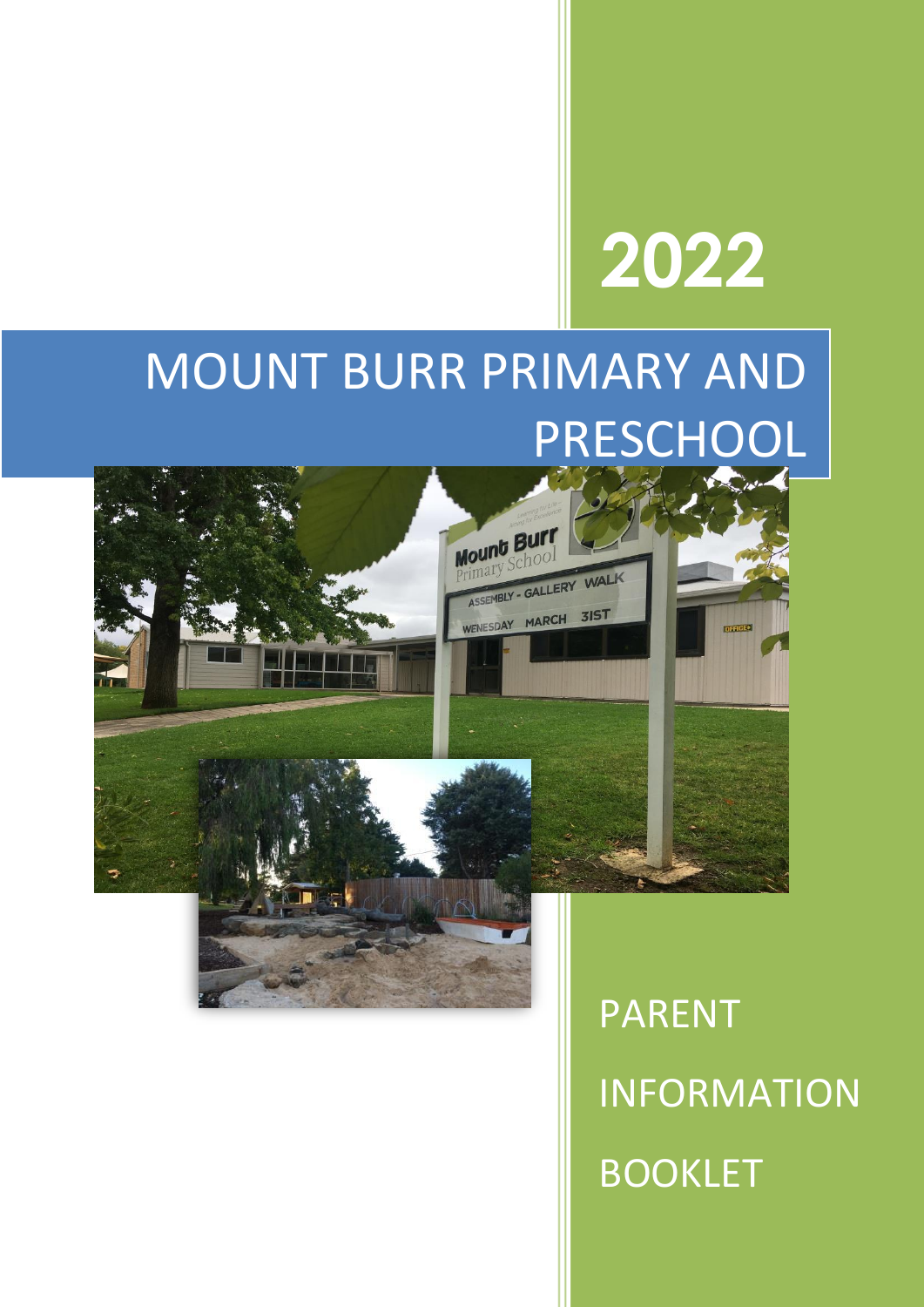### Table of Contents

 Table of Contents From the Principal School Vision School Structure The School Day **Curriculum**  Assessment and Reporting Parent Involvement in the Curriculum Homework Uniform Policy Fees General Information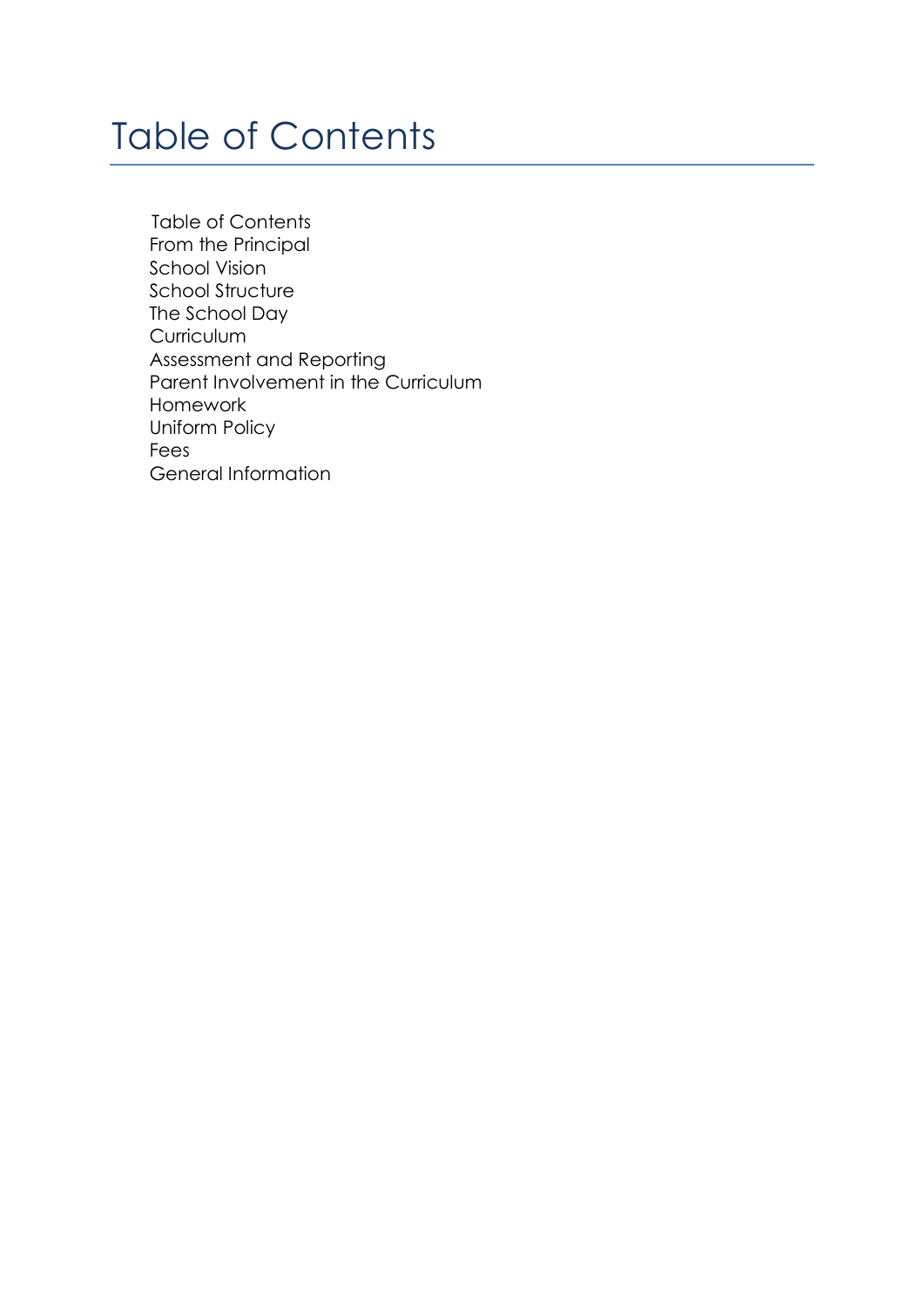Dear Parents,

It is with pleasure that I welcome you and your family to the Mount Burr Primary School community.

As a school we strive to develop the whole person – intellectual, physical, social and emotional in an atmosphere of care and support, nurturing your child's talents and wellbeing.

We look forward to working in partnership with you to develop a respectful and cooperative relationship in the education of your child.

Regards

Anne-Marie Fitzgerald Principal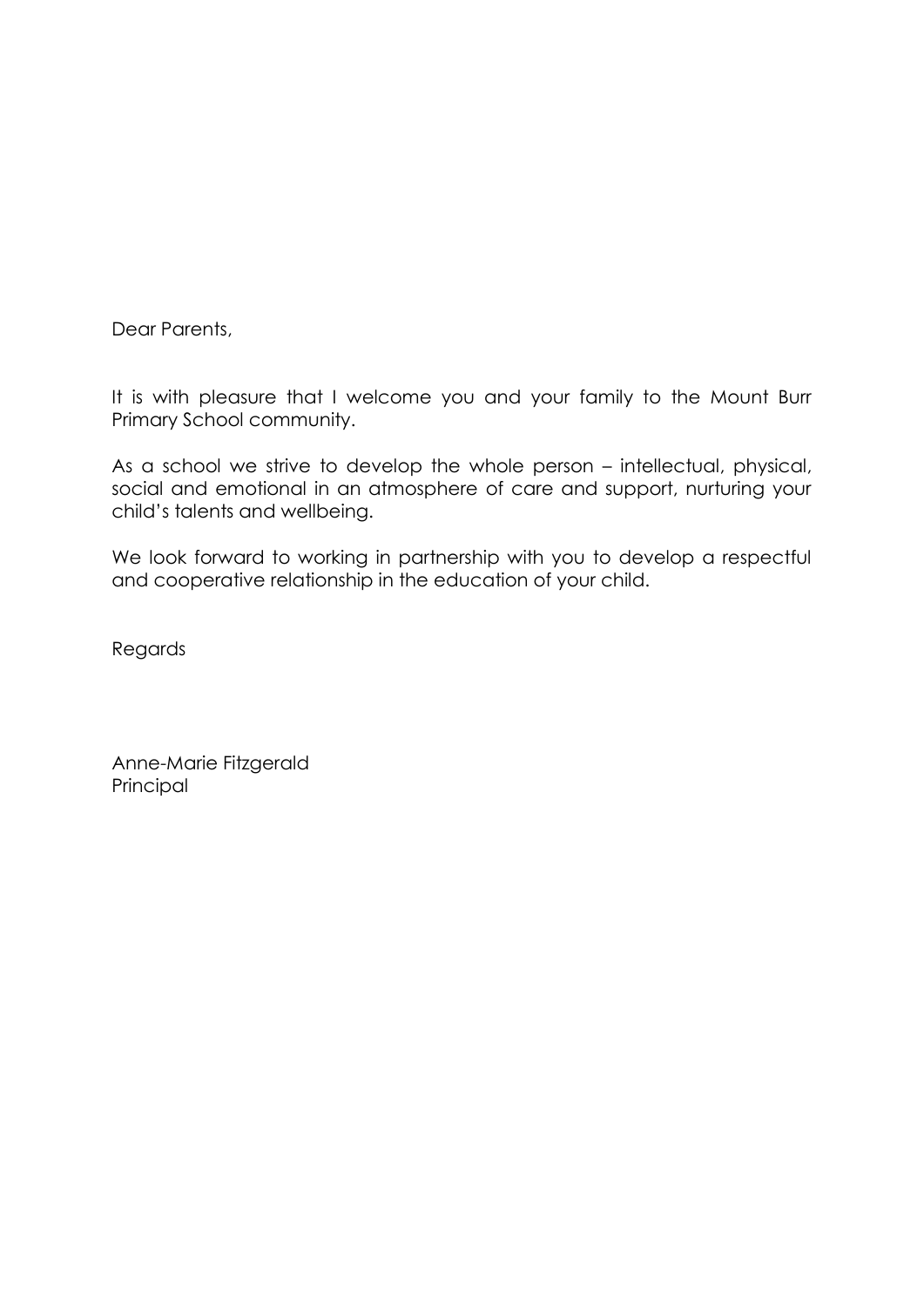#### **Learning to Be**

Learning to have an understanding of who you are and your potential. *We will work as a school community to develop respectful, persistent, resourceful students who have integrity and a sense of humour.*

#### **Learning to Live Together**

Learning to belong and effectively contribute within a community. We will work as a school community to develop tolerant, resilient students who have *empathy and are able to resolve conflict appropriately.*

#### **Learning to Know**

Learning to discover knowledge for use in future experiences. *We will work as a school community to develop multi-literate students who engage, inquire and question to develop high academic skills.*

#### **Learning to Do**

Learning to research, consider, apply and reflect upon knowledge. *We will work as a school community to develop students with skills for future learning.*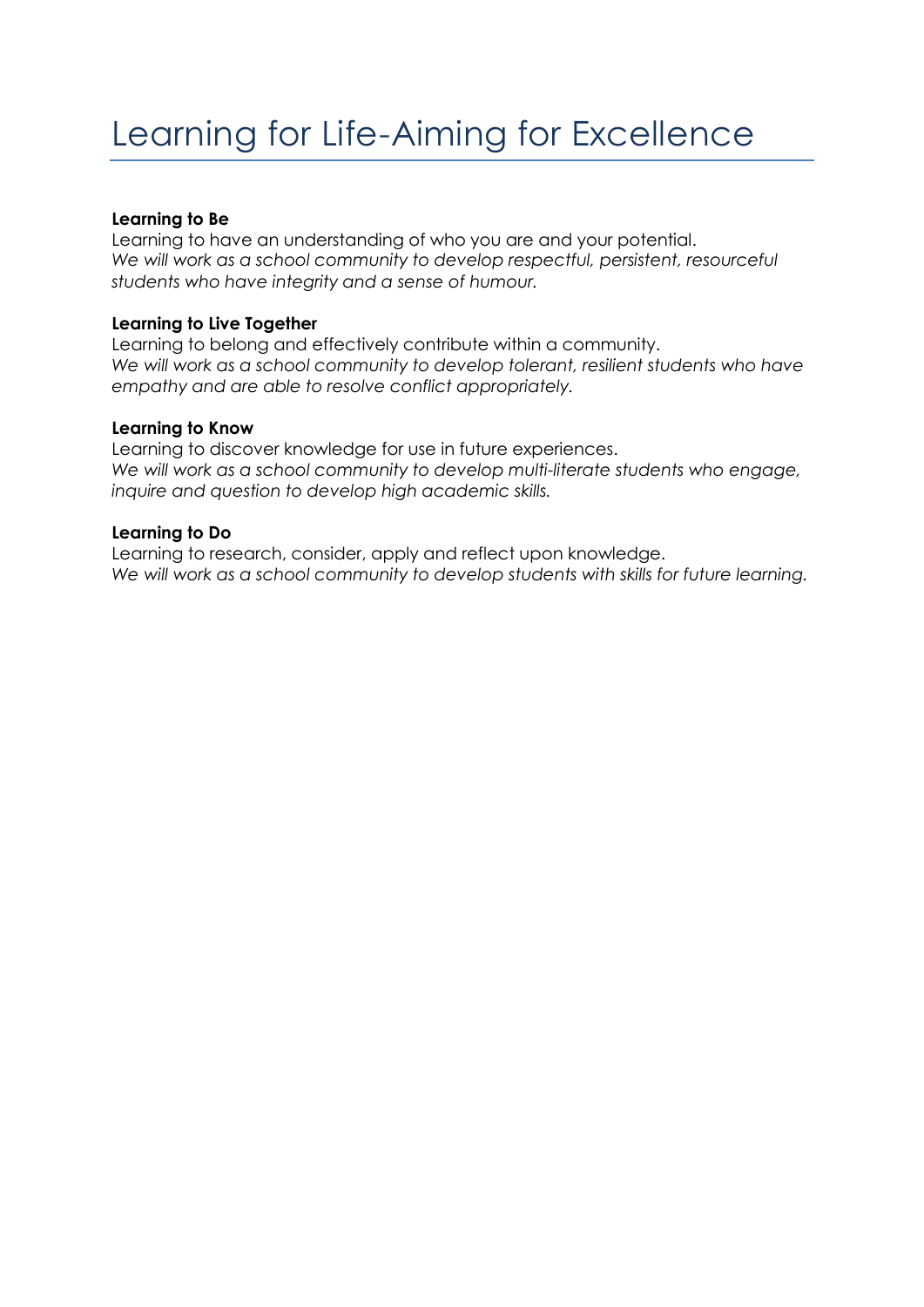### School Structure

| Principal                       | Anne-Marie Fitzgerald         |
|---------------------------------|-------------------------------|
| <b>Finance Officer</b>          | Kerry Gulbin                  |
| <b>School Services Officers</b> | Marie Ballantyne              |
|                                 | Jo Seebohm                    |
|                                 |                               |
| Grounds person                  | Pauline Hardy                 |
|                                 |                               |
|                                 |                               |
| Preschool                       | Jenny Smibert/Paula Tunkin    |
| Reception/One                   | Paula Tunkin/Raelene Wallis   |
| Year Two/Three                  | Sarah McAuley                 |
| Year Four/Five/Six              | Tarin Thatcher/Yani Theodoros |
| <b>Teacher Release</b>          | <b>Helen Hamilton</b>         |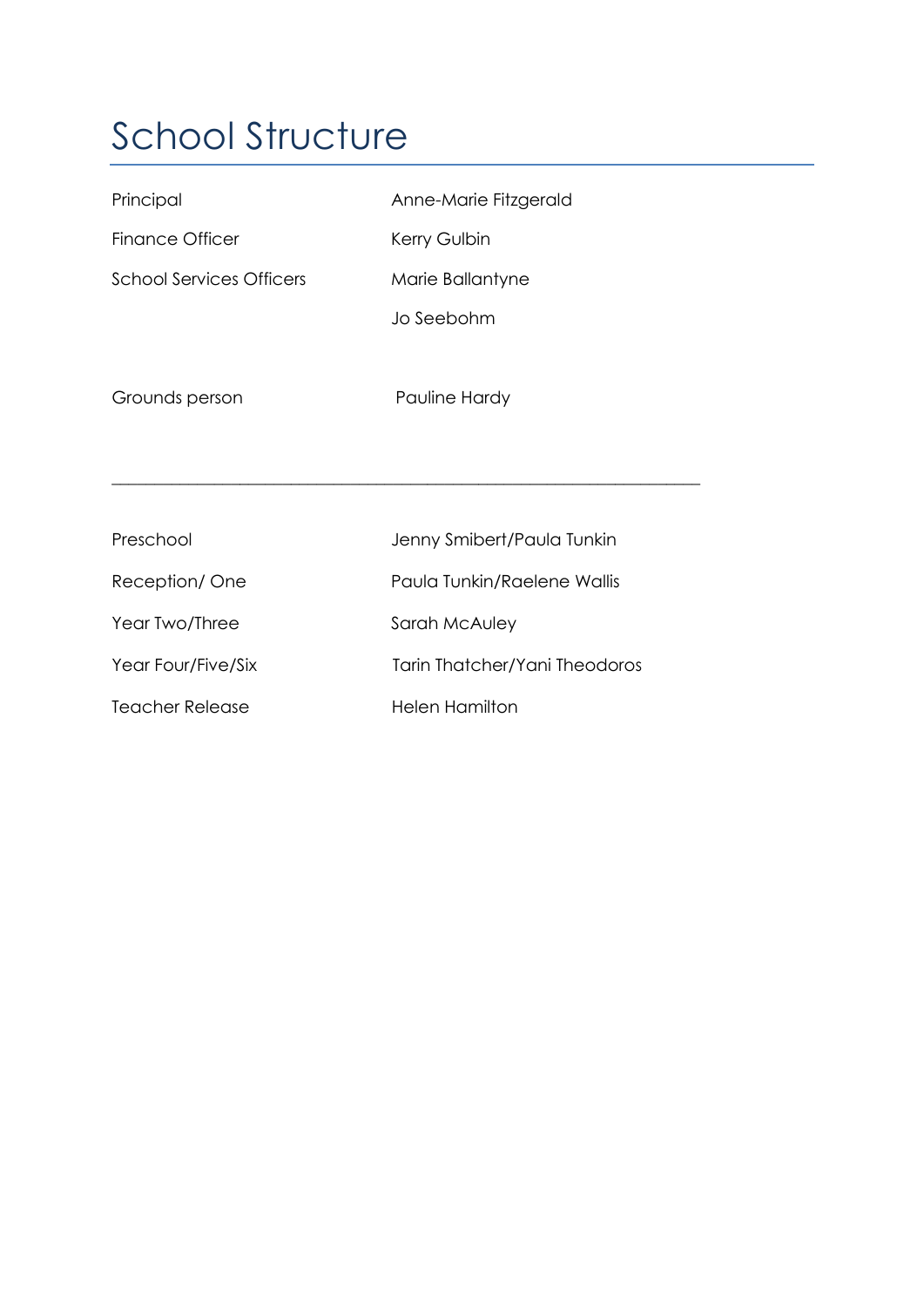### The School Day

| 08:30 | Yard supervision commences<br>Children may enter the school grounds/classrooms |
|-------|--------------------------------------------------------------------------------|
| 08:55 | Classes begin                                                                  |
| 11.20 | Recess eating                                                                  |
| 11:30 | Recess playtime                                                                |
| 11.50 | Classes commence                                                               |
| 01:20 | Lunch eating                                                                   |
| 01:30 | Lunch playtime                                                                 |
| 02:00 | Classes commence                                                               |
| 03:30 | School dismissal                                                               |
| 03:40 | Unless under the direct supervision of a teacher or adu                        |

03:40 Unless under the direct supervision of a teacher or adult, all children should have left the school ground by this time. Any child who has not been collected is to wait in the front office until collected by a parent or caregiver.

#### **Punctuality is important**

The beginning of the school day is an important learning time and so teachers begin the day on time. This means that when the bell rings at 8:55 am classes begin. Children arriving after this time are recorded as late in the roll book.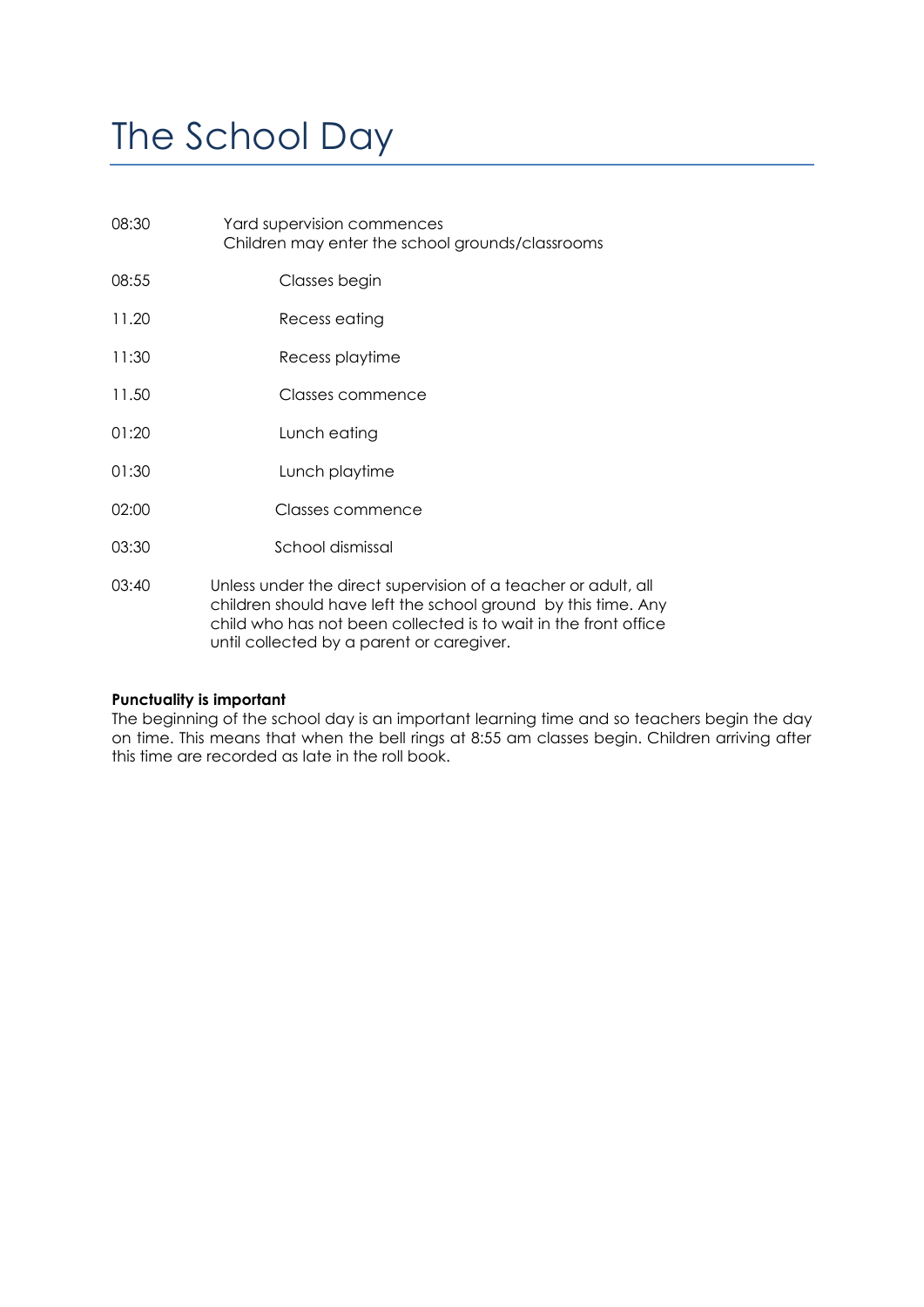### Curriculum

The Australian Curriculum sets out the core knowledge, understanding, skills and general capabilities important for all Australian students. The Australian curriculum describes the learning entitlement of students as a foundation for their future learning, growth and active participation in the Australian community. It makes clear what all young Australians should learn as they progress through schooling. It is the foundation of high quality teaching to meet the needs of all Australian students.

The following areas of the Curriculum are taught although there is often overlap between subject areas:

The Arts English **History** Geography Health and Physical Education **Mathematics** Science Society and Environment Technology and Design

Special Strategies

- Transition program from preschool to the BIG school
- Transition program from year 7 to Millicent High School
- Early Intervention in Literacy
- Powerful Learning

### The Early Years Framework

**Our pre-school program embraces 'playful pedagogies' and is based on the National Early Years Learning Framework. We believe playful learning sets up opportunities for children to explore and discover, using the environment as the "third" teacher, with the adult as a mentor and guide. Activities are child driven and allow opportunities for children to notice, to wonder and problem solve.**

The Early Years Framework is designed to cater for children from birth through to 8 years so that when your child starts school he/she will have continuity in experience and learning.

> **L e a r n i n g O u t c o m e s Children have a strong sense of identity Children are connected with and contribute to their world Children have a strong sense of wellbeing Children are confident and involved learners Children are effective communicators**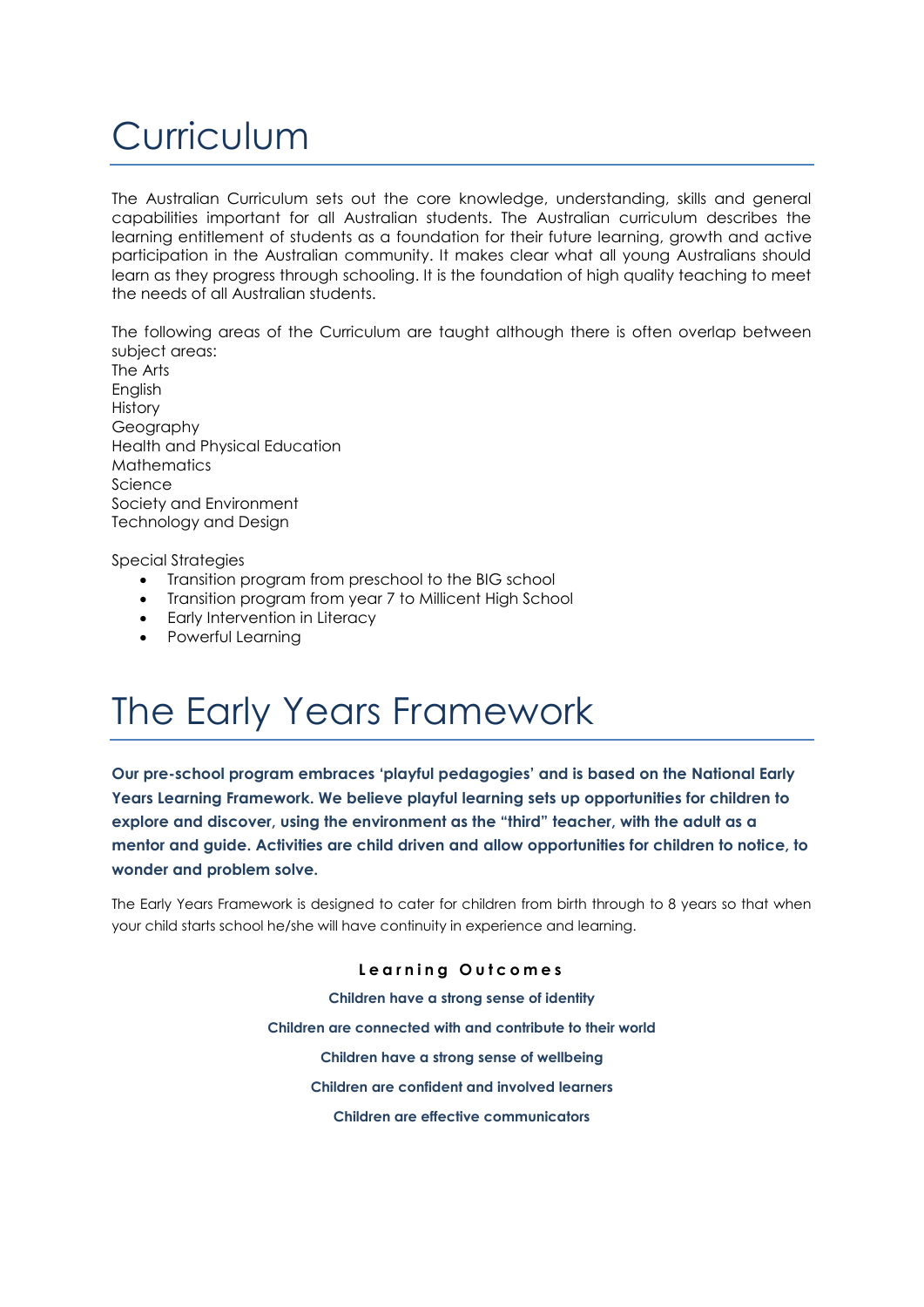### Assessment and Reporting

Assessment is integral to learning and aims to improve the quality of student learning. It also provides students, teachers and parents with information that will better understand the student's learning needs and improve educational outcomes to meet those needs.

Teachers use a range of assessment tools which include anecdotal evidence, checklists, diagnostic tests and rubrics.

Reporting plays a key role in developing effective school/family/partnerships to support student learning.

#### **REPORTING**

Goal setting meetings with the teacher, student and parent are held as required throughout the year.

#### **Relative Achievement Reporting**

The Schools Assistance Act 2004 requires all schools to provide meaningful information to parents about their child's progress and achievement.

The Act requires that student reports will-

- Be provided in writing at least twice a year followed by an opportunity for parents to discuss the reports with teachers
- *Show relative achievement of students based on 5 levels (A,B,C,D,E) defined against specific learning standards articulated in the Australian National Curriculum.*

#### **Written Reports**

The mid year and end of year reports are a comprehensive summary of your child's learning and include relative achievement as required by the Commonwealth Government along with achievement in Effort/Participation.

Mid-year written reports are sent home at the end of term 2. End of year written reports are sent home at the end of term 4. Please note:

#### **NAPLAN**

National Literacy and Numeracy Tests take place each year for students in Year 3, Year 5 and Year 7. The information from these tests is used to help shape future learning initiatives and individual learning programs for students.

A detailed summary of each child's tests results is sent to parents/caregivers.

#### **PRE-SCHOOL**

As each child progresses through preschool an Evidence Folder, Floor Book and See-Saw are used to record their experiences and learning.

It is hoped that parents will take the time to share with their child, the contents of the "Statement of Learning for Preschool Students."

Mid-year written reports are sent home at the end of term 2.

End of year written reports are sent home at the end of term 4.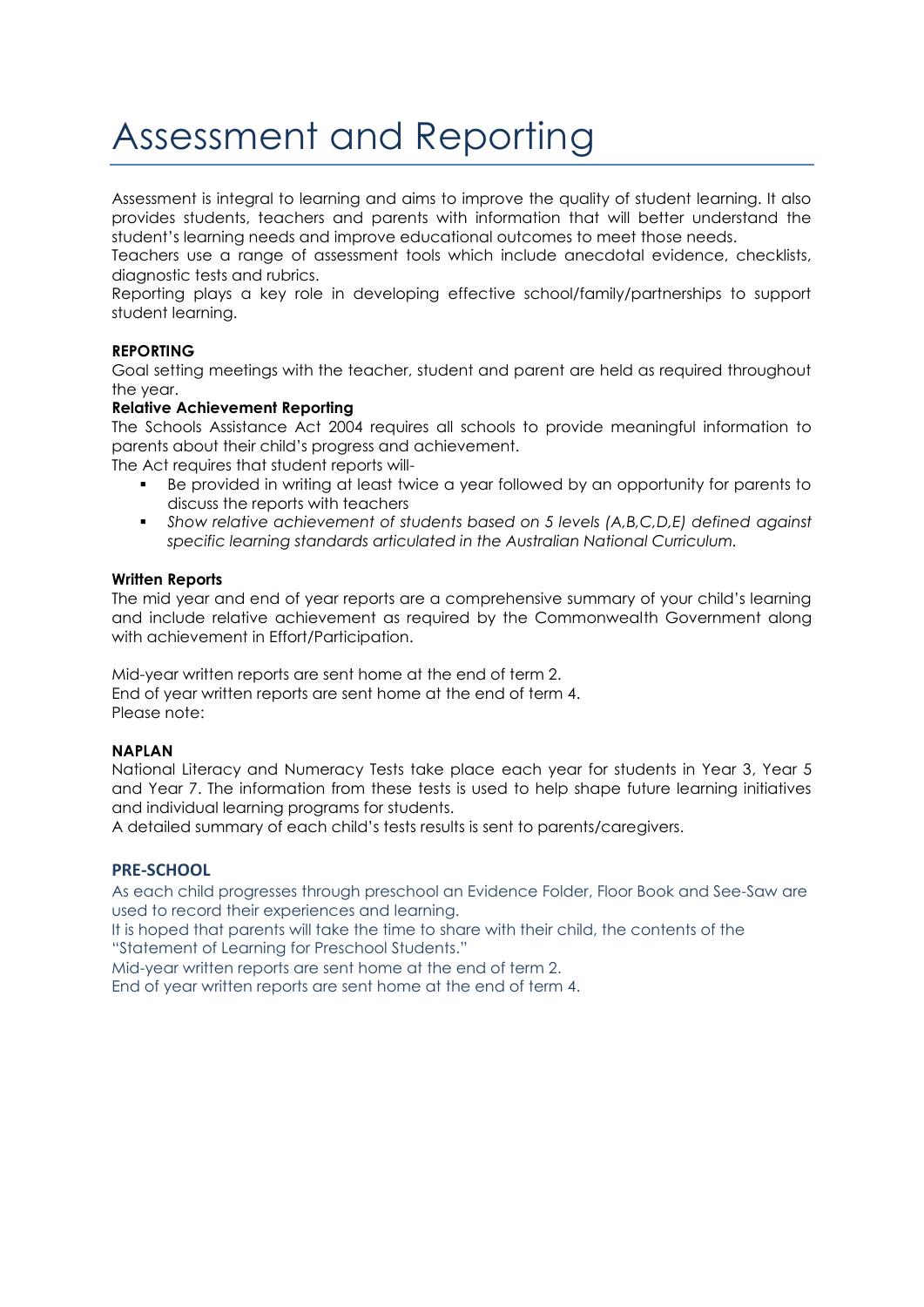### Parent Involvement in the Curriculum

There are many opportunities throughout the school and pre-school year for parents to help out in the classroom or contribute to the events of the school community.

Assemblies are held twice a term (generally week 4 and week 8) on a Wednesday at 9:00am. Families are encouraged to attend and celebrate the learning. Once each year, each class has the opportunity to prepare an "Assembly Walk" to showcase learning. Parents will be advised when the Assembly Walk for each class will take place.

**Morning Reading:** Many parents make a commitment to hear reading. This volunteer work is a vital part of our daily literacy program.

**Learning Goals:** It is our aim to involve parents when students are setting learning goals Parents are invited to attend informal meetings from time to time to work with the teacher and child, to develop literacy and numeracy learning goals.

**Transport:** Student learning that happens outside the school relies on parent support with transport. Volunteers assisting with transport are required to hold a current driver's licence (full or provisional). Their car must be registered and covered by one of the following insurances (in addition to the compulsory third party insurance)

- Third-party property
- Comprehensive.
- Seat belts in the car will be used by all passengers. You as the driver must ensure appropriate size restraints are used by all children you are transporting. The appropriate restraints are as follows.
	- -Ages 6 months to 4 years An approved child safety seat.

-Ages 4 years to 7 years – An approved child booster seat correctly adjusted with seatbelt/harness.

**Please note that an approved child restraint must carry the Australian Standard No 1754 label.**

- Children up to 7 years are not permitted to occupy front seats unless all rear seats are occupied by younger children.
- You must understand that neither the school nor DofE accepts responsibility for any claims which may result from a vehicle accident.

#### **Camps and Overnight Excursions**

There are occasionally opportunities for camps and overnight excursion to take place. Parents or caregivers intending to assist with such camps are required to obtain a Child Related Screening clearance. To enquire about this please see the office staff.

#### **Communication**

The school communicate with parents in a number of ways including using the online app. 'See-Saw'. Teachers will invite parents to join 'See-Saw', which can be accessed via a smart phone or other digital device.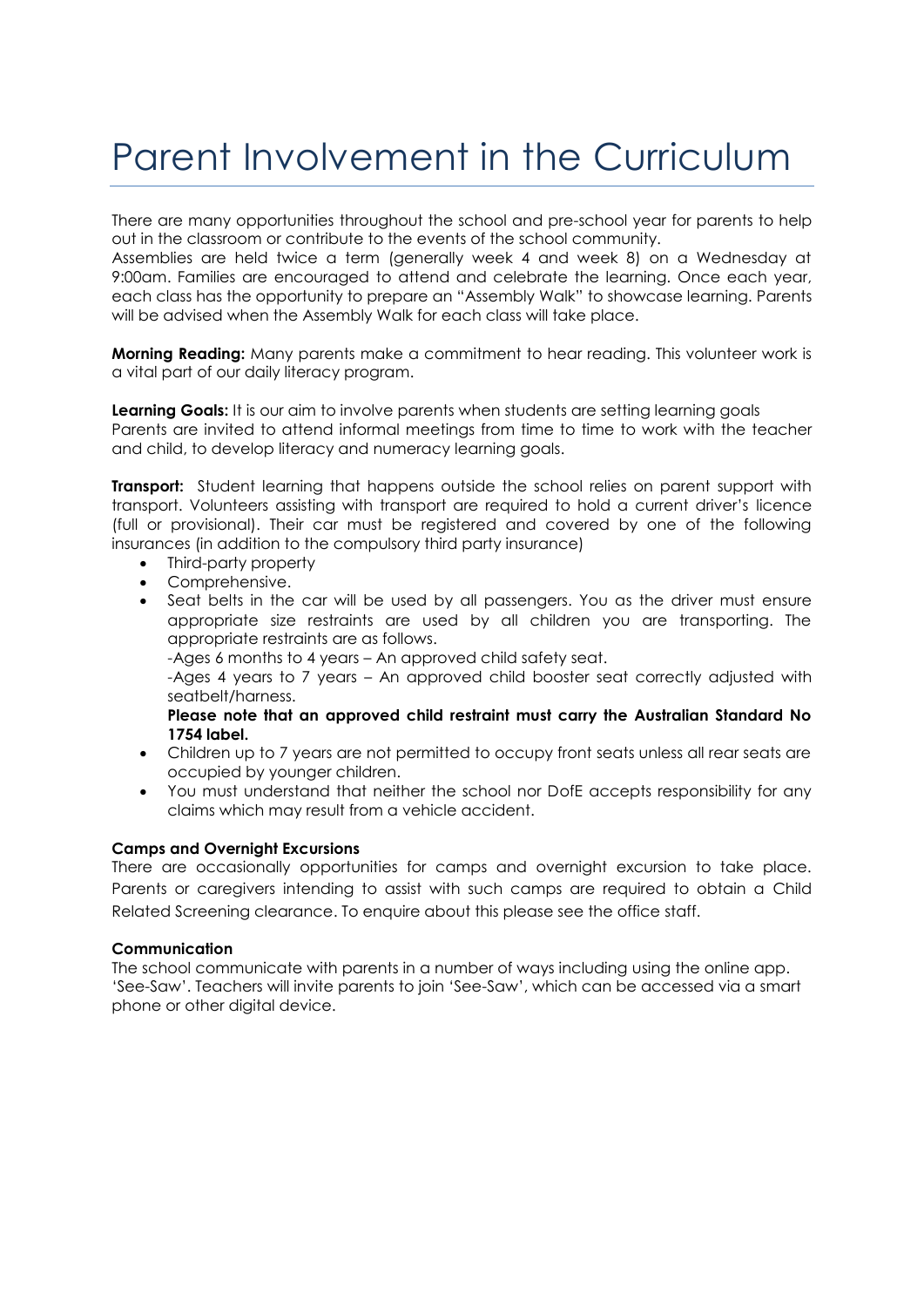### Homework

Homework should be a purposeful and positive experience that allows parents and students to share time together reading and practising concepts necessary for life-long learning.

Mount Burr Primary School community supports the routine of homework which motivates and leads students to become independent learners.

Parents are the first and foremost educators of their children and are able to provide nurturing and routines within the home and family which support children through their primary years. As a school, we value family life and the positive educative experiences that abound through this interaction. A healthy balance between formal learning tasks and happy carefree relaxation and playtime is integral to the development of the whole child.

Children in this community take part in a range of after school activities which result in valid learning outcomes as they are often tailored to meet individual preferences and needs.

#### **Reception/Year 1**

Suggested Time: Children should spend no longer than 10 minutes per night (Mon-Thursday)

Suggested Activities **Reading Literacy** Students reading take-home reader Sight words Parents reading to child

#### **Year 2/3**

Suggested Time: Children should spend no longer than 15 minutes per night (Mon-Thursday)

Suggested Activities **Reading Literacy** Students reading take-home reader Sight words Parents reading to child

#### **Year 4/5/6**

Suggested Time: Children should spend no longer than 30 minutes per night (Mon-Thursday)

Suggested Activities **Reading Homework Tasks**

Please Note:

Teachers maintain flexibility in prioritising tasks set over a week or even as a focus for a term. If students are spending longer than the designated times on tasks, class teachers should be notified. Work to be verified by parent/caregiver once time allocation is met.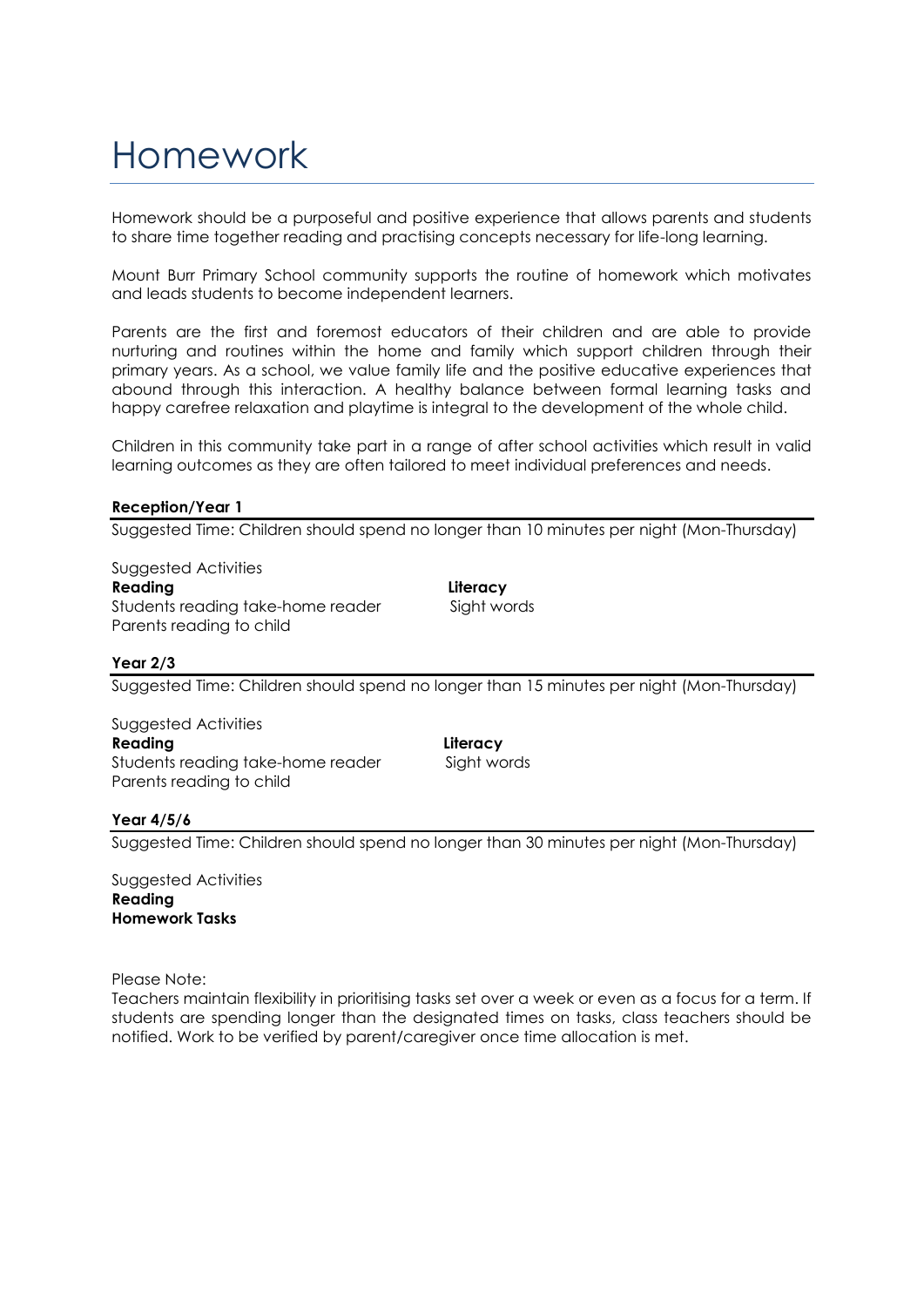### Uniform Policy

Polo Shirts are available for purchase from the school front office

**BOYS SUMMER:** Grey or Navy shorts, school polo top.

**BOYS WINTER:** Grey or navy/grey pants, bottle green windcheater, bottle green polar fleece jumper, bottle green polar fleece vest, school polo top

**GIRLS SUMMER:** Bottle green and white check dress, navy shorts, school polo top.

**GIRLS WINTER:** Green and gold check tartan skirt or pinafore, bottle green tights or white ankle socks, navy pants, bottle green windcheater, bottle green polar fleece jumper, bottle green polar fleece vest, school polo top.

**HAIR/ACCESSORIES:** Hair should be neat and tidy. Hair longer than shoulder length should be tied back. Ear rings should be a plain round metal stud or plain sleeper. A watch may be worn. No makeup or nail polish is to be worn with the uniform.

**HATS:** As part of the school's Sun Smart Policy students are required to wear a bottle green bucket or wide brimmed hat during all outside activities in terms 1 and 4. Students may wear a plain grey or black beanie in terms 2 and 3.

*When it is not possible for a child to wear the correct uniform, parents are asked to write a note of explanation to the class teacher. Where there are financial reasons why a family cannot provide a uniform please make an appointment to see the principal.*

**PRE-SCHOOL:** While our dress code is not compulsory, many preschool children wear appropriate school colours of green and yellow. It is important that children wear clothing (named) and shoes that are suitable for activities such as gluing, painting etc. and not '*good'* clothes.

Please ensure you have a full set of spare clothes in your pre-schoolers bag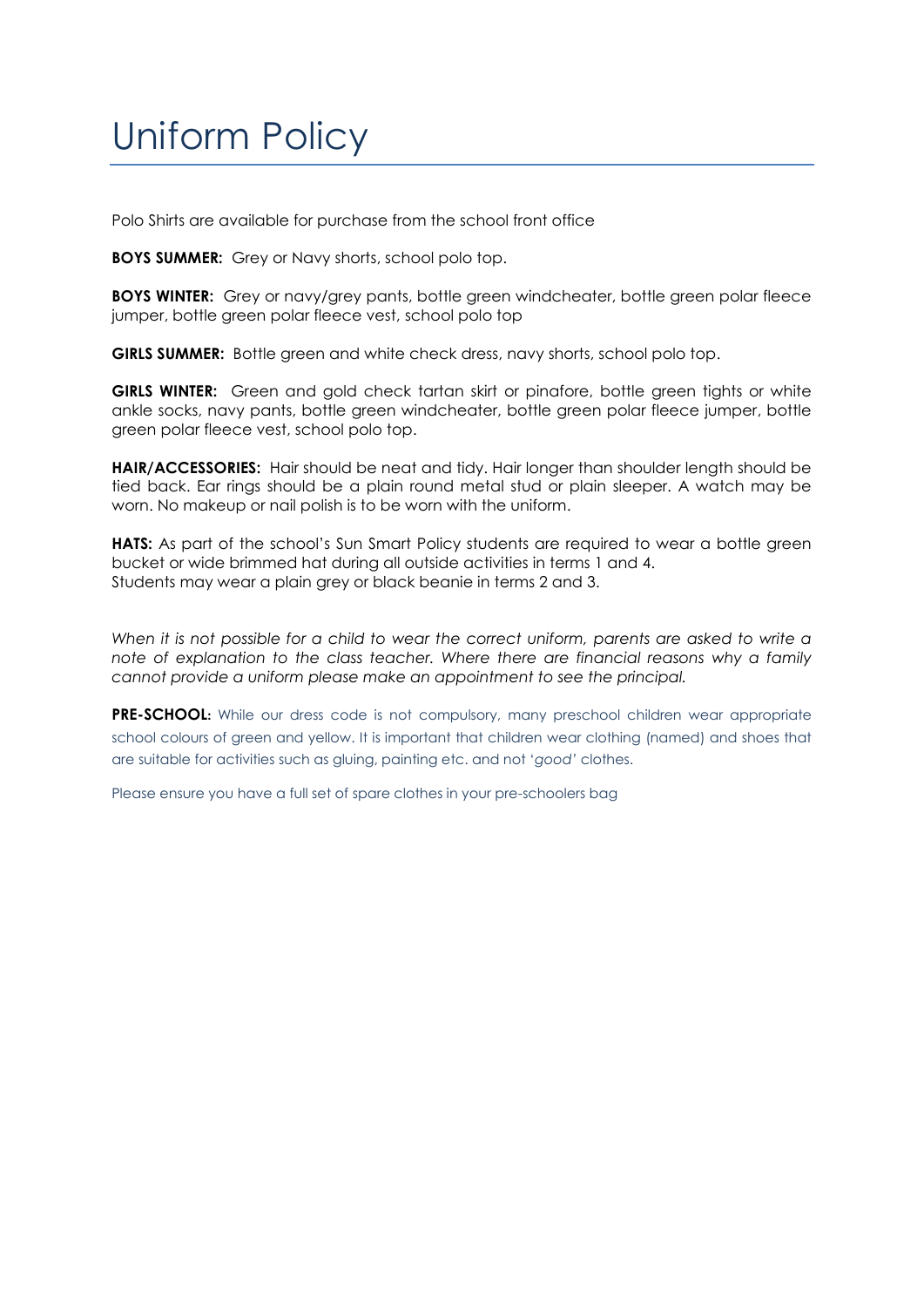### General Information

#### **PRE SCHOOL**

The Pre School operates on Wednesday, Thursday and alternate Fridays.

#### **GOVERNING COUNCIL**

The role of the Governing Council is:

- To help establish the educational needs and attitudes of the school community and advise the Principal on such.
- To meet with the Principal to discuss any improvements to accommodation, grounds and equipment.
- To determine with the agreement of the Principal the application of any grant money.
- To participate in the development of school policy and school plans.
- To help manage finance and other assets.

Governing Council meetings are held twice a term.

Members are elected for a two year term and are expected to attend meetings regularly. The Annual General Meeting is held in term 1.

Finance meetings are held once a term.

#### **POLICIES**

Education Department policies and procedures are available via the Department for Education webpage <https://www.education.sa.gov.au/parents-and-families>

#### **ILLNESS AND ABSENCE**

If a student is absent from school, parents/caregivers are asked to log an absence on the Schoolstream app by 9:15am. Alternatively phone the front office.

#### **SICKNESS AT SCHOOL**

First Aid treatment will be given by a qualified member of staff. It is expected that in the case of serious illness or accident parents or emergency contacts will collect the child from school. In extreme cases especially when the parents cannot be contacted the Principal or delegate may arrange for the child to be taken to a doctor or hospital. An ambulance will always be called if staff have any concerns about their capacity to provide adequate First Aid. All costs associated with ambulance / hospitalisation are met by the parents.

#### **MEDICATION**

All medication is to be brought to the Front Office where it is kept in the First Aid room. Staff will only administer prescription medication brought to the school if the doctor has authorised it in writing. Medicine should be placed in an airtight container and clearly labelled with the child's name and any special instructions.

#### **PERSONAL ITEMS/MOBILE PHONES**

Children should not bring personal items including mobile phones to school. The office phone is available after permission has been granted by a staff member.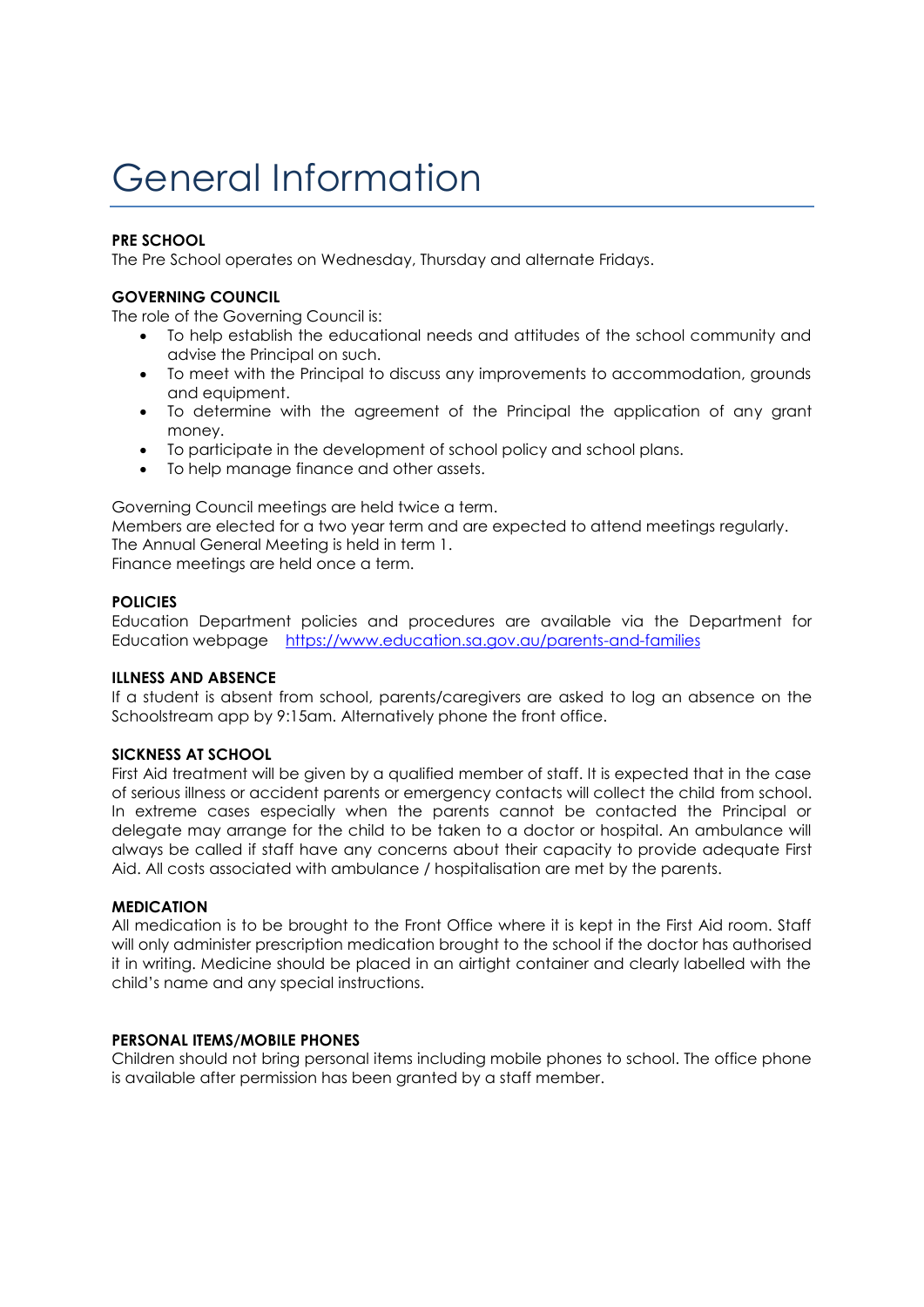#### **ASSEMBLIES/CONCERT**

Assemblies are held twice a term on a Wednesday morning. Parents and the wider community are invited to attend.

A school concert/presentation evening is held in term 4.

#### **HEAD LICE**

If a child has live lice parents are notified by phone and required to collect their child and treat the lice. The child will be checked following treatment. A note will be sent home if the child has eggs.

#### **SUN SMART POLICY**

Our school's sun smart policy requires children to wear a broad-brimmed/bucket hat during outside activities during Terms 1 and 4. It is important that your child's hat is named.

#### **STUDENT LEADERSHIP**

Two school captains from the Upper Primary class are elected by students and staff. Students in the Upper Primary class share the responsibility of junior coaches. The role of the junior coach is to assist students in the yard to resolve minor issues. There are two junior coaches at any given time and they are easily recognisable in the yard, wearing fluoro vests.

#### **COMMUNICATION**

It is important that good communication links are established and maintained between parents and teachers. All classes use the seesaw app.

Seesaw is an important means of communication between students, parents or caregivers and staff as well as being a record of homework requirements. It is an appropriate way for parents to communicate with teachers and vice versa regarding requests for interviews, queries or concerns.

Changes in bus travel arrangements are best communicated via the front office *(children who do not usually travel by bus require a bus pass).* Phone messages will be left for teachers to read at break times.

#### **NEWSLETTER**

The newsletter is published twice a term via school stream. The newsletter is also available at school from the front counter.

#### **HEALTH**

Infectious diseases are notifiable. Children suffering from the following diseases must not attend until the minimum exclusion period has elapsed.

| <b>Chicken Pox:</b>           | Exclude for at least five days after eruption first appears.                                                                       |
|-------------------------------|------------------------------------------------------------------------------------------------------------------------------------|
| <b>Head Lice:</b>             | Exclude until appropriate treatment has commenced.                                                                                 |
| <b>Measles:</b>               | Exclude for at least four days after the onset of the rash.                                                                        |
| <b>Ring Worm:</b>             | Exclude until the day after appropriate treatment has commenced.                                                                   |
| <b>School Sores:</b>          | Exclude until appropriate treatment has commenced. Any sores<br>on exposed surfaces should be covered with a water-tight dressing. |
| Conjunctivitis:               | Exclude until discharge from eyes ceases.                                                                                          |
| <b>Viral Gastroenteritis:</b> | Exclude for 24 hour after vomiting/diarrhoea ceases.                                                                               |
| <b>Whooping Cough:</b>        | Exclude for five days after starting antibiotic treatment.                                                                         |

*Please Note: It is expected that parents ensure that their children's immunisation treatment is up to date.*

**A copy of your child's immunisation history and birth certificate is required, as part of the enrolment process.**